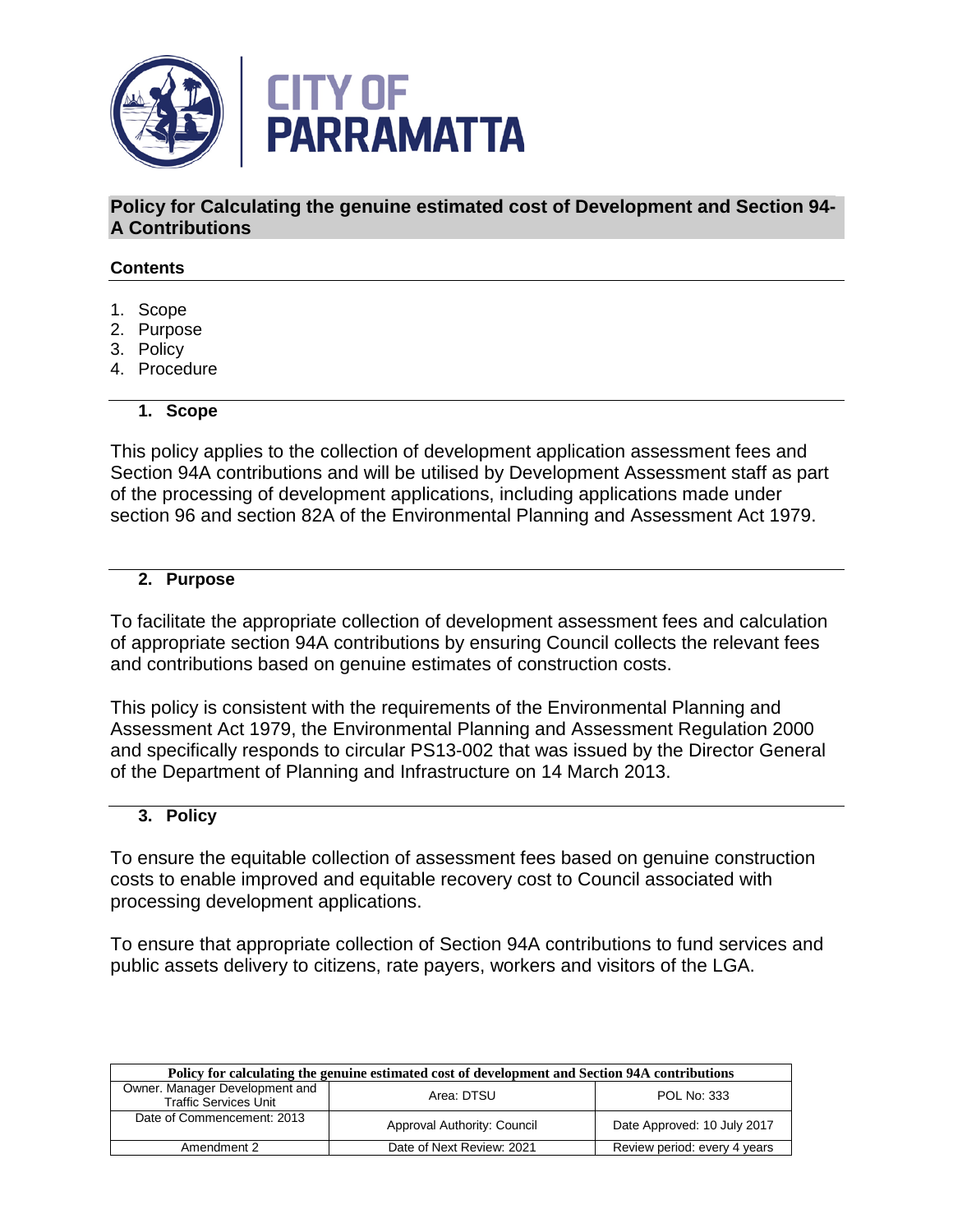

# **Procedure**

| \$ Value                        | <b>Preparation of</b><br>estimated cost of<br>work table by:                                                                                                                                                                        | Method of review to determine<br>whether cost of work is genuine and<br>accurate                | Advice to applicant if method of review<br>indicates that it has been underestimated by<br>10% or more                                                                                 |
|---------------------------------|-------------------------------------------------------------------------------------------------------------------------------------------------------------------------------------------------------------------------------------|-------------------------------------------------------------------------------------------------|----------------------------------------------------------------------------------------------------------------------------------------------------------------------------------------|
| Up to \$100,000                 | Applicant or a<br>suitably qualified<br>person (being a<br>builder who is<br>licensed to undertake<br>the works, registered<br>architect, a qualified<br>and accredited<br>building designer or<br>registered quantity<br>surveyor) | Assessment staff to utilise the current<br>edition of the Rawlinson's construction<br>handbook. | Written letter to applicant within 14 days of<br>lodgement to either pay additional calculated fee<br>or submit an estimated work table completed by<br>a Suitably Qualified person    |
| $$100,001$ to $< $3$<br>million | Suitably qualified<br>person (being a<br>builder who is<br>licensed to undertake<br>the works, registered<br>architect, a qualified<br>and accredited<br>building designer or<br>registered quantity<br>surveyor)                   | Assessment staff to utilise the current<br>edition of the Rawlinson's construction<br>handbook. | Written letter to applicant within 14 days of<br>lodgement to either pay additional calculated fee<br>or submit an estimated work table completed by<br>a Registered Quantity Surveyor |

| Policy for calculating the genuine estimated cost of development and Section 94A contributions |                             |                              |  |  |
|------------------------------------------------------------------------------------------------|-----------------------------|------------------------------|--|--|
| Owner. Manager Development and<br><b>Traffic Services Unit</b>                                 | Area: DTSU                  | POL No: 333                  |  |  |
| Date of Commencement: 2013                                                                     | Approval Authority: Council | Date Approved: 10 July 2017  |  |  |
| Amendment 2                                                                                    | Date of Next Review: 2021   | Review period: every 4 years |  |  |